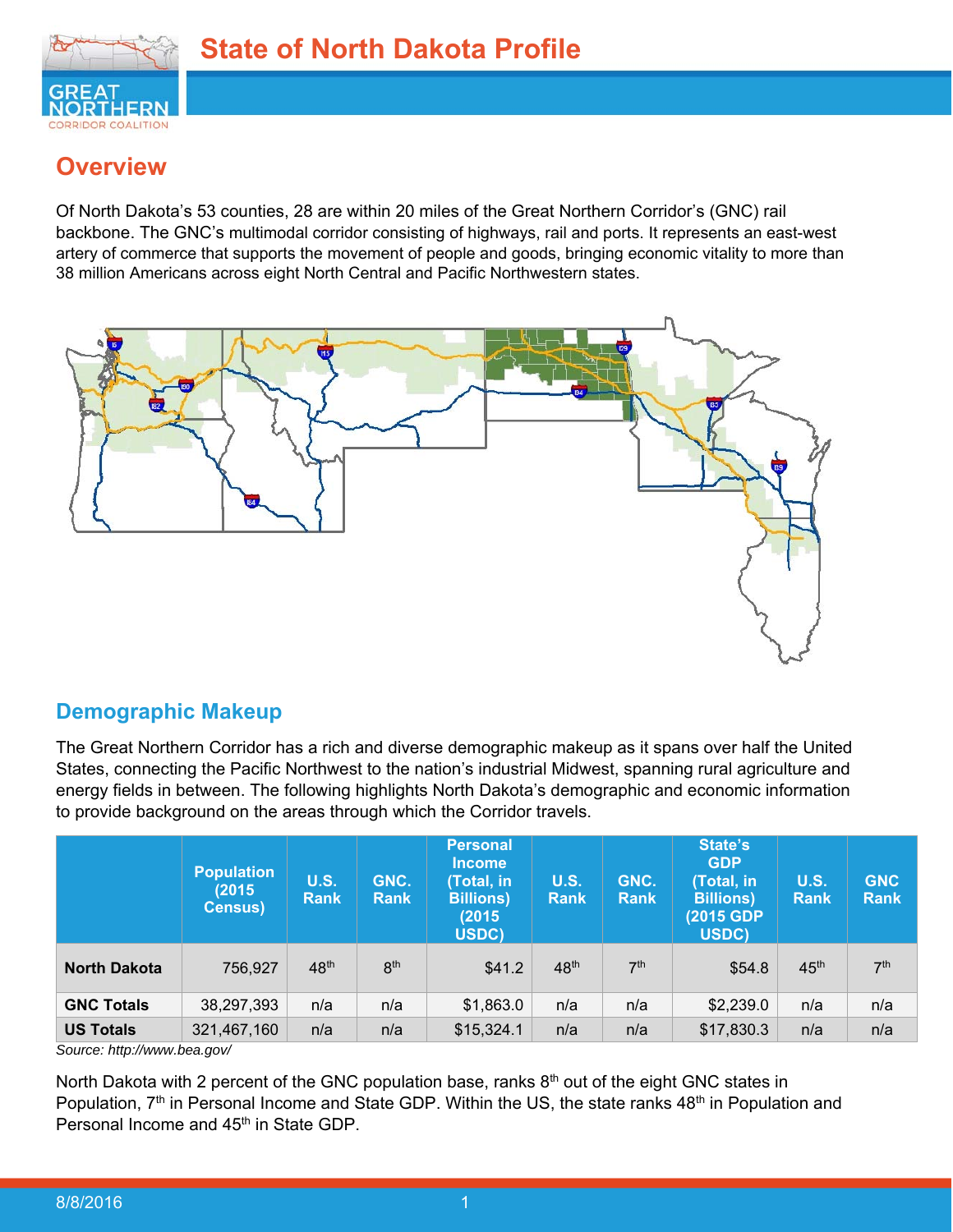

### **North Dakota Coalition Members**

Currently, North Dakota stakeholders are represented by the North Dakota Department of Transportation. It is anticipated that this membership will grow as the Coalition expands its membership to MPO's, RTPO's, and other interested stakeholders along the corridor.

## **Canadian Relations with North Dakota**



In 2014, North Dakota had four freight crossings in the top twenty GNC rail border crossings representing \$49.2 billion or 43% of the total value of the Top 20 GNC freight crossings.

### **North Dakota Freight Border Crossing Locations in Top 20 GNC Crossings (2014)**

| <b>Rank</b>    | <b>Crossing</b>                                      | <b>Route</b>  | <b>Total Freight</b><br><b>Crossings</b> | <b>Total Value</b><br>(in Millions) | $%$ of<br><b>Total GNC Value</b> |
|----------------|------------------------------------------------------|---------------|------------------------------------------|-------------------------------------|----------------------------------|
| 3              | Portal, ND                                           | <b>ND-42</b>  | 373,400                                  | \$20,279                            | 18%                              |
| $\overline{4}$ | Pembina, ND                                          | L29           | 360,628                                  | \$27,932                            | 24%                              |
| 10             | Dunseith, ND                                         | <b>US-281</b> | 28,619                                   | \$878                               | 0.8%                             |
| 14             | Walhalla, ND                                         | <b>ND-32</b>  | 14,413                                   | \$134                               | 0.1%                             |
|                | North Dakota Total in Top<br><b>20 GNC Crossings</b> |               | 777,060                                  | \$49,223                            | 43%                              |
|                | <b>GNC Total of Top 20 GNC</b><br><b>Crossings</b>   |               | 2,630,547                                | \$114,567                           | 100%                             |

*Source: Bureau of Transportation Statistics, Border Crossing/Entry Data (2014).*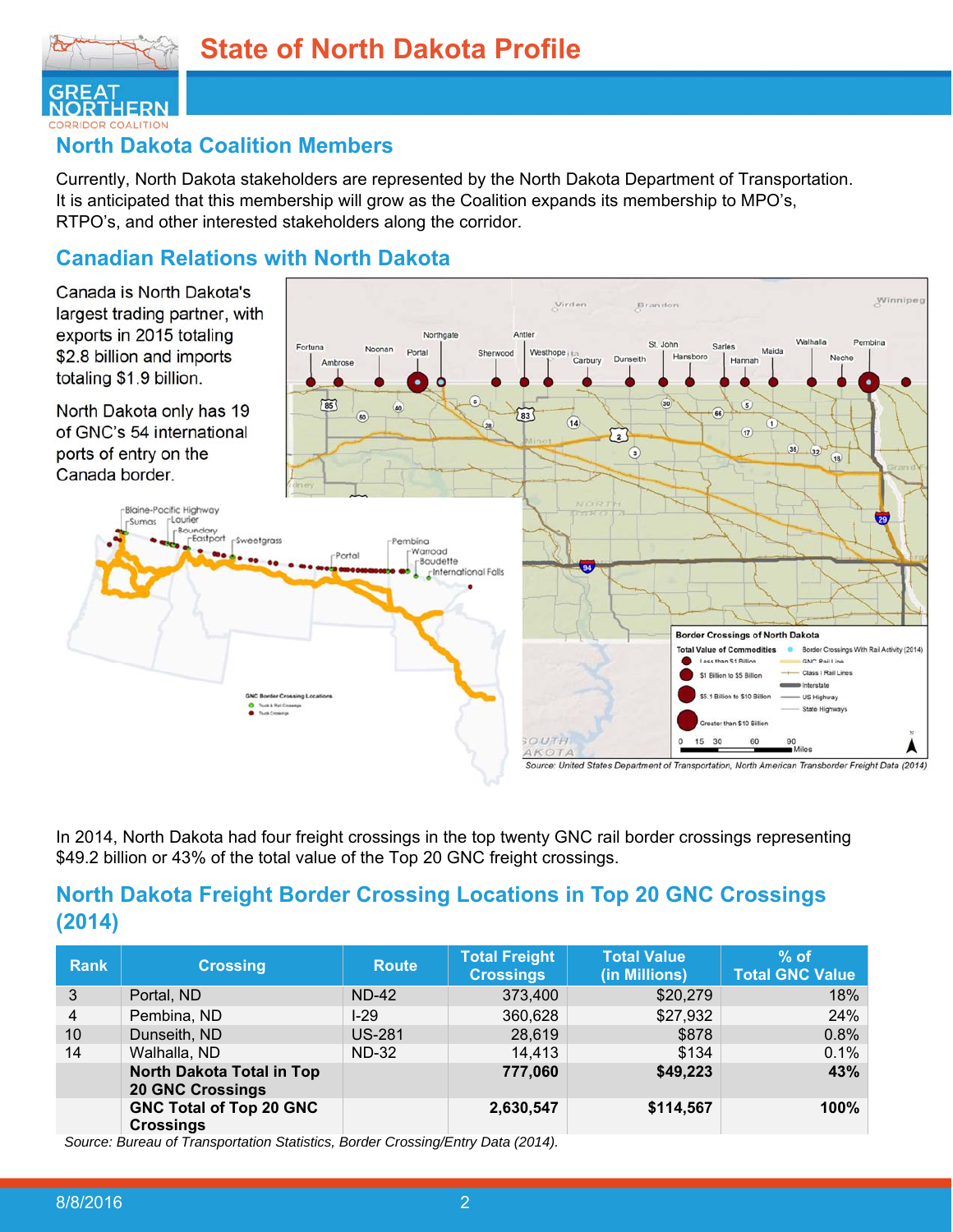

## **2014 Value of Roadway and Rail Border Crossings**

| <b>North Dakota</b>                  | <b>Total Roadway</b> | <b>% of Total GNC</b><br><b>Roadway Value</b> | <b>Total Rail</b> | % of Total GNC<br><b>Rail Value</b> |
|--------------------------------------|----------------------|-----------------------------------------------|-------------------|-------------------------------------|
| Total Value in \$<br><b>Billions</b> | \$30.5               | 43%                                           | \$14.0            | 39%                                 |
| <b>Import Tonnage</b><br>in Millions | 5.64                 | 41%                                           | 16.2              | 34%                                 |

*Source: Bureau of Transportation Statistics, Border Crossing/Entry Data (2014).* 

For 2014, North Dakota roadway crossings totaled \$30.5 billion, 43 percent of the total GNC roadway crossings. Rail border crossings in North Dakota were \$14 billion or 39 percent of the total GNC rail border crossings.

### **2014 Volume of Roadway and Rail Border Crossings**



## 2014 Rail Border Crossings in Thousands



During 2014, there were 422,452 North Dakota truck border crossings equivalent to 31% of the total GNC truck crossings. In that same year, there were 3,887 North Dakota rail border crossings, equaling 22 percent of the total GNC rail crossings.

## **Domestic Cargo Movement (2014)**

*Of the 293 Million Tons of Idaho Products moving domestically in the United States, 67% is destined for GNC states, valuing \$84 Billion*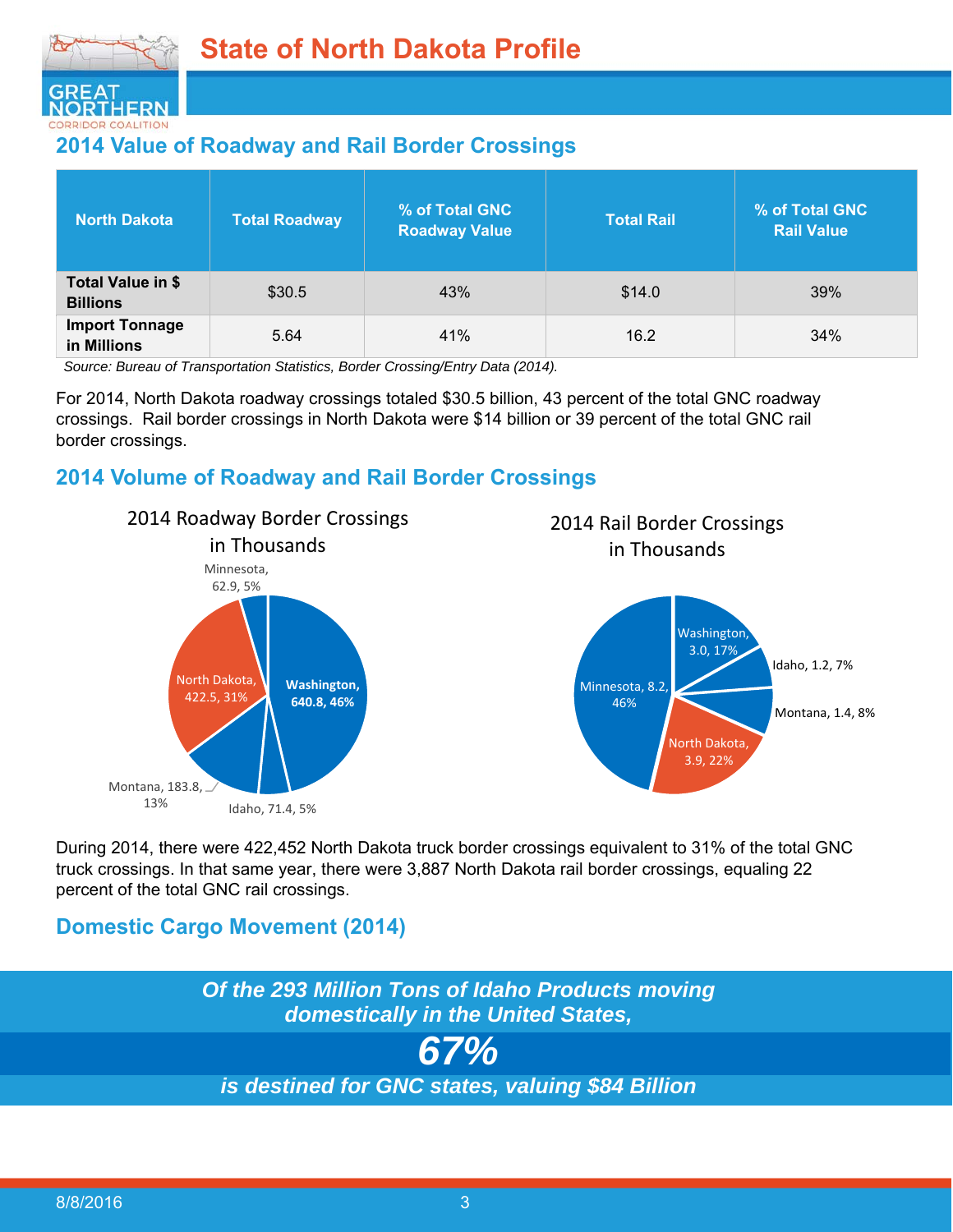

#### **North Dakota Port Services Intermodal Truck Routes and Departure Destinations**



The Truck routes displayed above, demonstrate the significance contribution North Dakota roadways and border crossings have to the mobility of freight through the Corridor.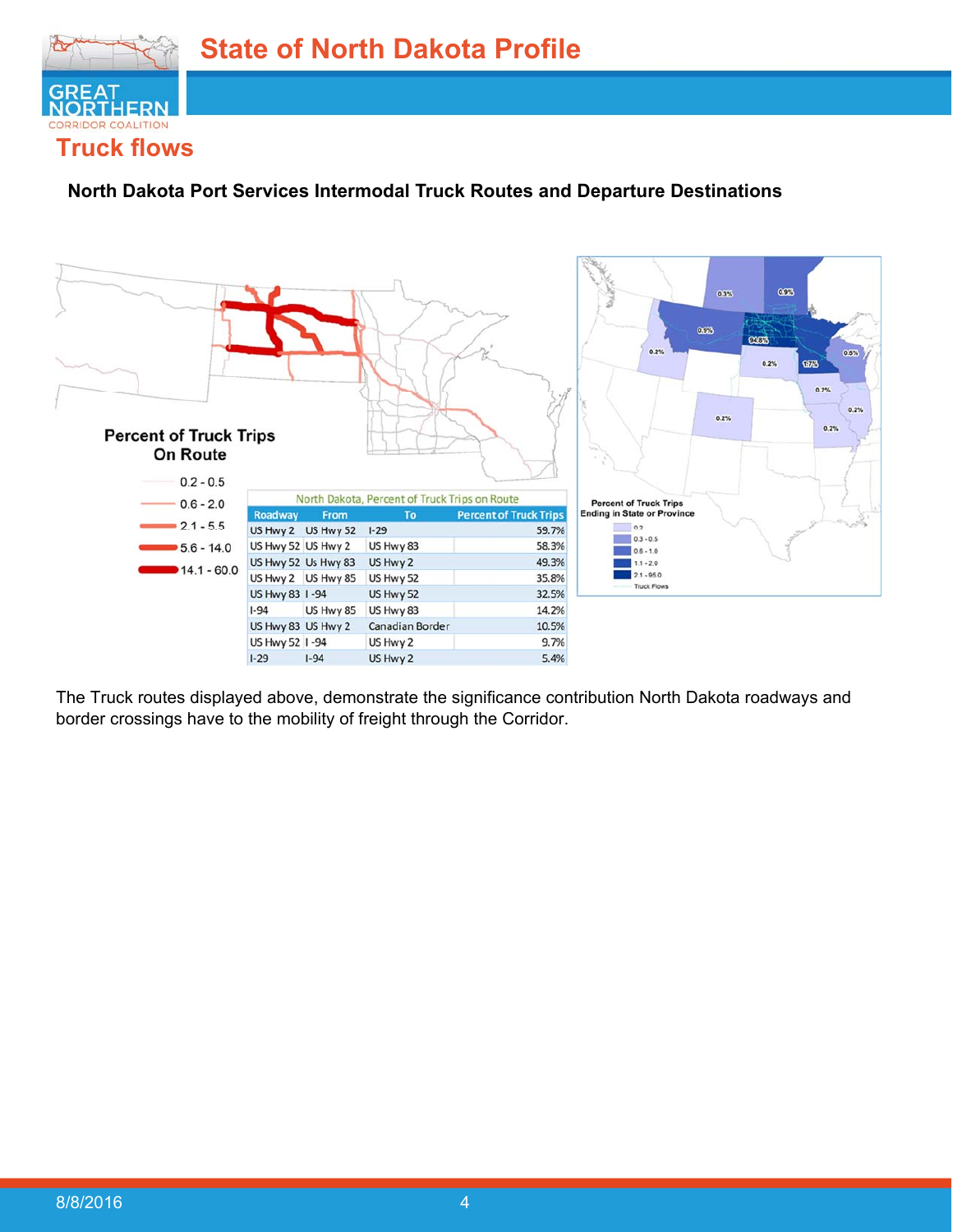

# **Freight Projects Supported by the GNCC in 2016**

Below is a list of two North Dakota projects that the GNCC offered their support for the respective federal funding applications in 2016.

## **GNCC Support letters written for FASTLANE and TIGER FY16**

| <b>Project Name</b>                              | <b>Sponsor</b>                        | Location | <b>Total</b><br><b>Project</b><br><b>Cost</b> | <b>FASTLANE</b><br><b>Request</b> | <b>TIGER</b><br><b>FY16</b><br><b>Request</b> | <b>Web Link</b> |
|--------------------------------------------------|---------------------------------------|----------|-----------------------------------------------|-----------------------------------|-----------------------------------------------|-----------------|
| US Highway 83<br>Broadway/Viaduct<br>Replacement | ND Department<br>οt<br>Transportation | ND       | \$60M                                         | \$36M                             | n/a                                           | <b>TBD</b>      |
| US Highway 85<br>Long X Bridge<br>Replacement    | ND Department<br>οf<br>Transportation | ND.      | \$26M                                         | n/a                               | \$15.6M                                       | <b>TBD</b>      |

## **FY2015 STEP Awards**

In February 2016, The Federal Railroad Administration (FRA) awarded nearly \$10 million in grants for nine projects in eight states to upgrade and increase the safety of railroad crossings along energy routes. The funding is provided under the Railroad Safety Grants for the Safe Transportation of Energy Products (STEP) by Rail Program. FRA received 34 eligible applications requesting five times the \$10 million available for the program, or \$50.8 million. Five of the eight awards were given to GNC States. North Dakota received \$1.03 million for Improvements to Assorted Railroad Crossings.

| <b>Project Name</b>      | <b>Sponsor</b> | <b>STEP</b><br>award |                                                                                                                                                                                                                                                                                                                                                                                                                                                                                                                                                                                                                                                                                                                                                                                                                                        |
|--------------------------|----------------|----------------------|----------------------------------------------------------------------------------------------------------------------------------------------------------------------------------------------------------------------------------------------------------------------------------------------------------------------------------------------------------------------------------------------------------------------------------------------------------------------------------------------------------------------------------------------------------------------------------------------------------------------------------------------------------------------------------------------------------------------------------------------------------------------------------------------------------------------------------------|
| Assorted RR<br>Crossings | <b>NDDOT</b>   | \$1.03 M             | NDDOT was awarded \$1.03 million to improve seven crossings with<br>lights and gates and close one crossing.<br>These crossings currently only have cross bucks and will be upgraded<br>with lights and gates:<br>138th Ave NW, City of Williston, North Dakota - DOT 081542F<br>117th Ave NW, Wheelock, North Dakota - DOT 093368H<br>126th Ave NW, Epping North Dakota - DOT 093378N<br>86th Ave NW, Ross, North Dakota - DOT 093315J<br>Grand Forks CR 16 Niagara, North Dakota - DOT 086580G<br>Grand Forks CR 20 West of Larimore, North Dakota - DOT<br>086884X<br>Currently has lights and gates and will receive new lights and a signal<br>system:<br>79th Ave NE Ramsey County CMC 3628 NW of Devils Lake,<br>North Dakota - DOT 102629H<br>Crossing will be closed:<br>61st Street NW, Wheelock, North Dakota - DOT 093370J |